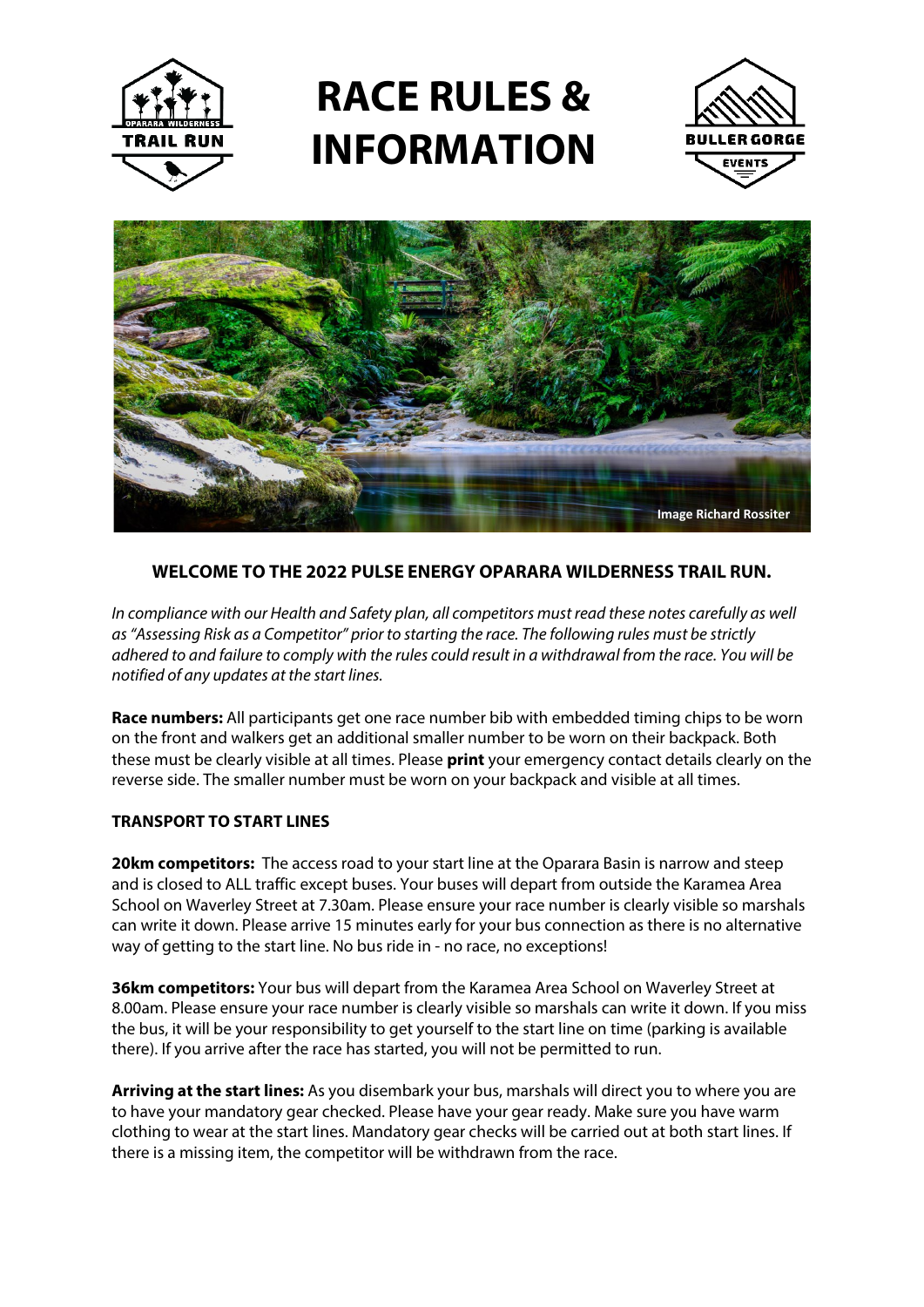## **Mandatory gear:**

- Hat/beanie, gloves, long sleeve top (all to be either woollen or thermal)
- Waterproof Jacket
- **Survival bag/blanket**
- **•** Whistle
- Simple first aid kit suitable to cope with any minor injury.

**Surplus clothing:** You will be able to drop your gear bags at the allocated sites and these will be transported back to the Karamea Domain where they can be collected from the finish line. The green race pack doubles as your surplus gear bag if you wish, please pull the handles together securely on your race pack. Make sure your race number is written clearly and visible in the white printed area on the front of the bag.

**Medical conditions:** It is the responsibility of the competitor to carry all necessary medications during the race. This includes medication for those who suffer with asthma, allergies, and wasps.

**IPODS,** MP3 Players, headphones/earbuds or equivalent are not permitted for use during the race. You need to be able to hear if runners are approaching from behind and if anyone is calling for help.

**Rubbish:** It is a privilege to have been granted consent by the Department of Conservation to hold the Pulse Energy OWTR in Kahurangi National Park. Please respect this privilege by placing your rubbish in the bins provided at McCallum's Mill, Oparara Basin and at the Karamea Domain. This is also to be adhered to regarding food and wrappers along the track during the race. Our policy is "if you carry it in, you carry it out".

**Being withdrawn from the race:** A competitor may be withdrawn from the race at the sole discretion of a medic or the Race Director if it is considered that they are unfit to continue.

**Voluntarily withdrawing from the race:** Any runner who voluntarily withdraws from the race for reasons other than medical may be required to pay to have them uplifted from the track.

**Overtaking:** A competitor wishing to overtake a slower runner or walker on the Oparara and Fenian track must call out "Passing" so that the slower runner can step aside to create safe overtaking room. There is limited room along the track so please be very careful.

**Holding up runners:** Slower runners or walkers must not deliberately attempt to hold up faster runners. Please be respectful of all competitors at all times.

**Stick to the track:** You are required to stay on the track at all times. If you leave the track for any reason, you must take your whistle, remove your backpack, and leave it to the side of the track where it is clearly visible. Watch your footing as there are many holes and trip hazards.

**Lost:** If you find that you have become lost you must **stay where you are**, use your whistle, put on your warm clothing, and call out. Do not try to find your way out - wait for the tail end Charlie.

**Accidents and injuries:** In the event of an accident where an injury has occurred, it is the responsibility of all other runners to give assistance. If medical intervention is required, make sure the person uses their mandatory clothing to stay warm and at least one runner should proceed to the nearest first aid station to report the incident. If you fall over a bank and are unable to pull yourself but not seriously injured, use your whistle and call out.